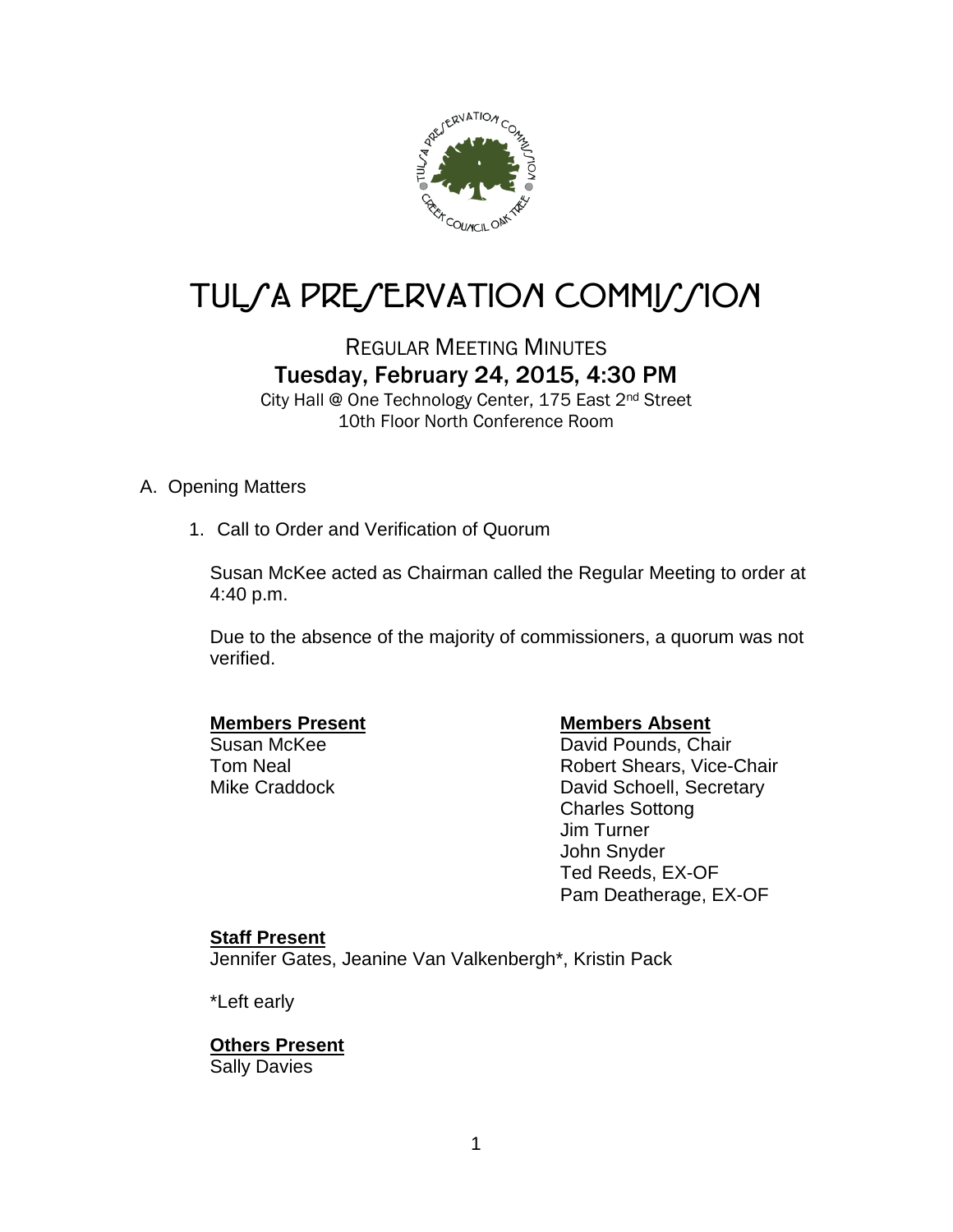2. Approval of Minutes from February 12, 2015.

Minutes were continued to next meeting on Thursday, March 12, 2015.

- 3. Disclosure of Conflicts of Interest No one reported a conflict of interest with the proposals on the agenda.
- B. Actionable Items
	- **1. National Register Nomination for Elizabeth Manor** Lynda Ozan – State Historic Preservation Office

Lynda Ozan from the State Historic Preservation Office was absent from the meeting.

National Register Nomination for Elizabeth Manor was continued to the next meeting on Thursday, March 12, 2015

## **2. Zoning Code Update Discussion**

Identify changes or questions for discussion at the Annual Retreat

Jennifer Gates reviewed the discussion from the Special Meeting on February 18 regarding the Zoning Code Update. It was noted the Commissioners present were at the Special Meeting.

The Commission and Staff noted the goal at the Annual Retreat is to discuss a compiled list of items, questions, and concerns the Staff and Commission may have and any questions regarding the Zoning Code Update.

Commissioner Craddock noted there was a difference between the consultant goals for Historic Preservation [HP] Zoning and TPC Staff goals.

Commissioner Neal commented on strengthening the demolition ordinance unless an applicant can prove his/her case. Jennifer Gates noted demolition cases in other cities can recognize instances where there is economic hardship. Commissioner McKee noted Oklahoma City has a strong demolition ordinance.

It was agreed by the Commissioners and Staff to add strengthening demolition ordinance to the list of items for discussion at the Annual Retreat.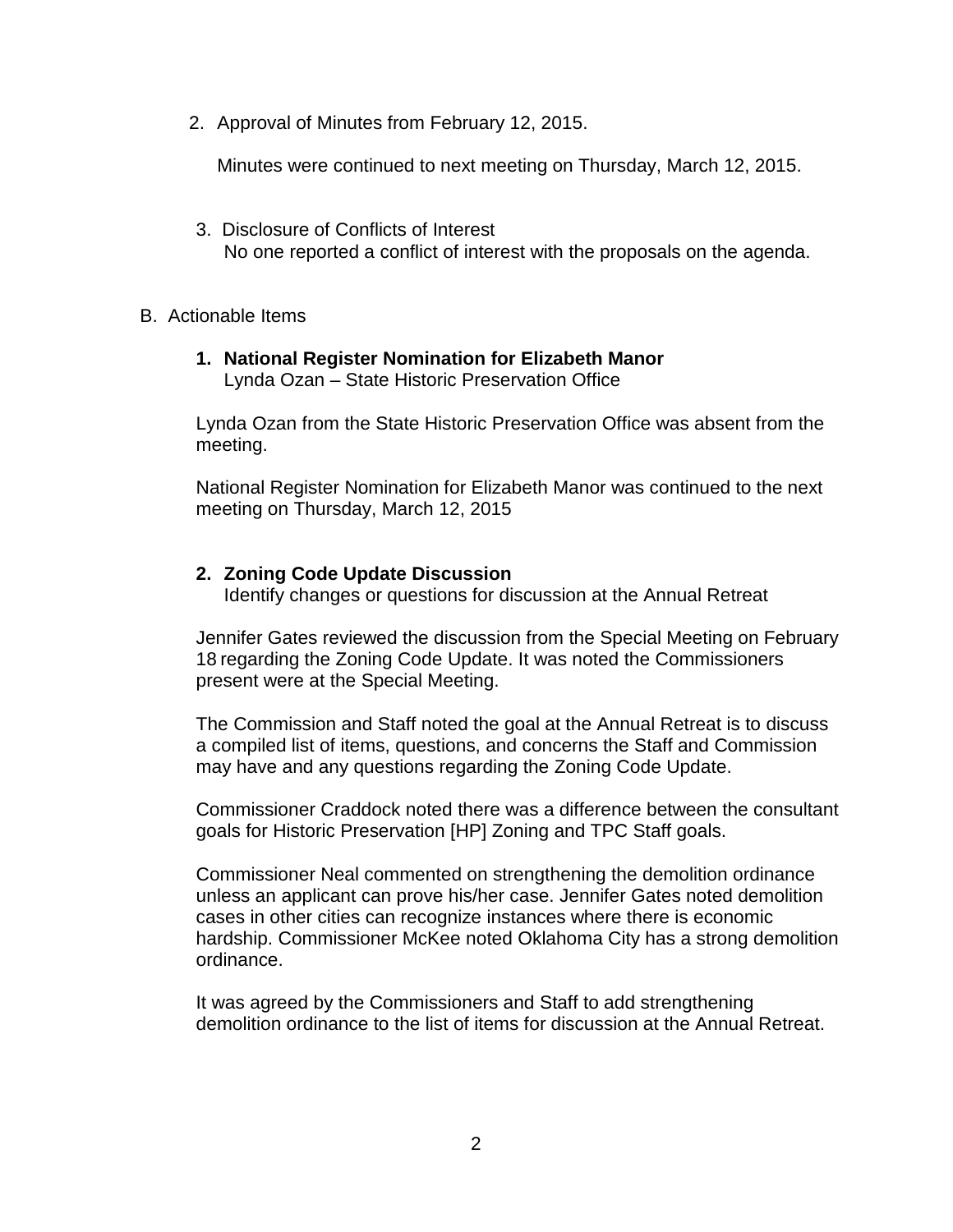Jennifer Gates noted the language used in the Zoning Code Draft needed to be change, and some of the original language will need to replace the new language.

Commissioner McKee commented on the precedence of HP overlays with other overlays, especially the addition of the Master Planned Development District [MPD]. The Commission and Staff noted the more restrictive overlay would prevail as the consultant, Kirk Bishop, said at the Special Meeting. The Commission and Staff noted they would need more clarification when working with multiple overlays regarding how to work with different entities regulating those overlays, and how the overlays would be regulated.

It was agreed by the Commissioners and Staff to add clarification of the regulation of multiple overlays and working with multiple entities regulating those overlays to the list of items for discussion at the Annual Retreat.

Commissioner Craddock commented on the shift of HP review begins with the Land Use Administrator at INCOG rather than with TPC Staff, and the confusion from changing the name "Certificate of Appropriateness" to "HP Permit". Commissioner Craddock noted the name "HP Permit" sounded like it is a permit to be considered a historic building.

It was agreed by the Commissioners and Staff to add the shift from TPC reviewing HP Zoning to the Land Use Administrator at INCOG to the list of items for discussion at the Annual Retreat.

It was agreed by the Commissioners and Staff to add language clarification to the list of items for discussion at the Annual Retreat.

Commissioner McKee commented on the notification of property owners when 300 feet HP Zoning Map amendments, and how to strengthen the approval of HP Zoning. Jennifer Gates noted the protest of a zoning map amendment is a public notice to all property owners 300 feet of the boundary. If 50% or more of the property owners part of the 300 feet outside the boundary protest, then it is valid. If 20% of property owners within the boundary protest the zoning overlay, then they can appeal, and the appeal of 20% of property owners is written in the **Charter (need official name).** 

Commissioner Craddock noted Ex-Officios were removed from the Zoning Code Draft.

It was agreed by the Commissioners and Staff to add removal and the role of Ex-Officios to the list of items for discussion at the Annual Retreat.